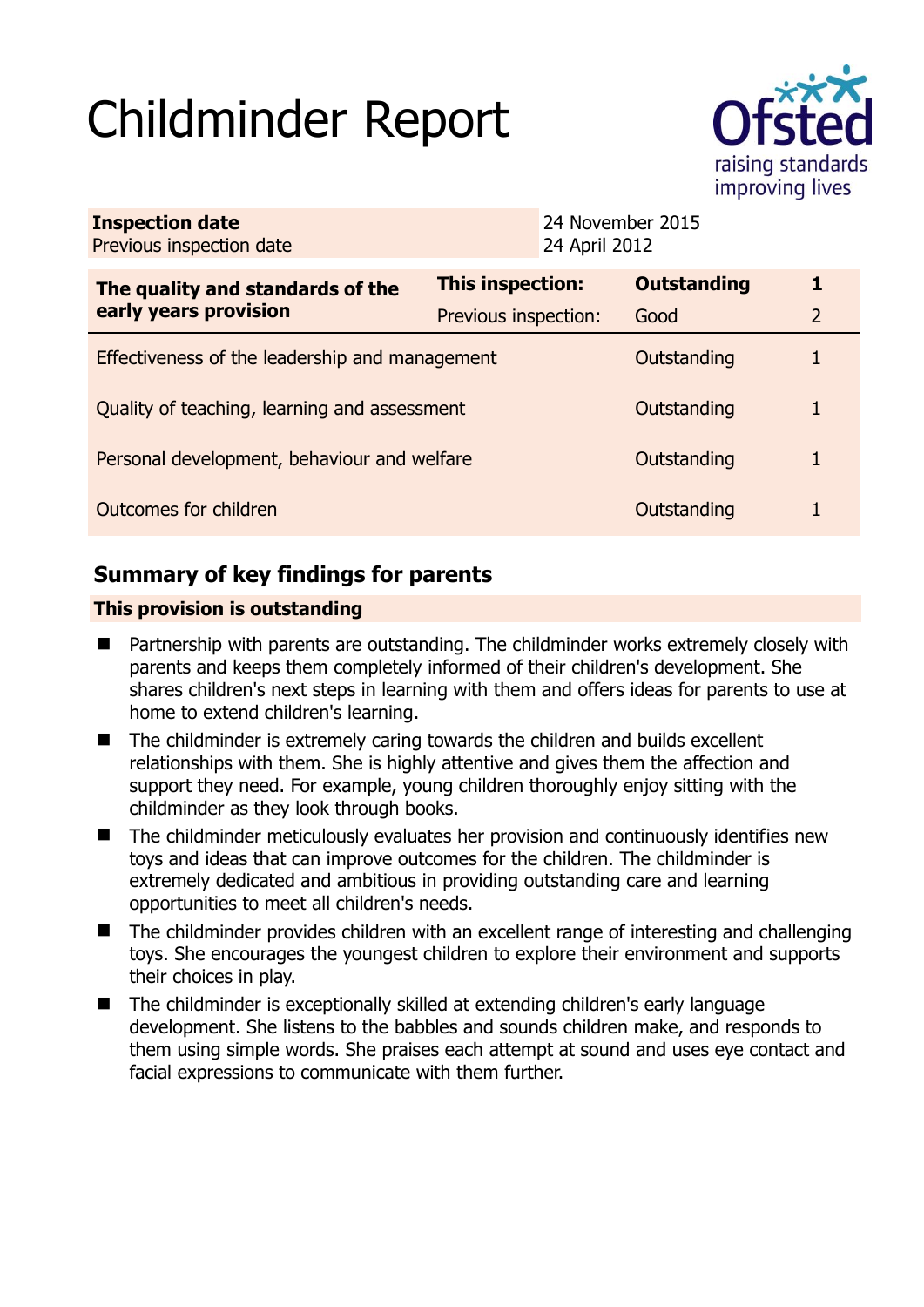## **What the setting needs to do to improve further**

## **To further improve the quality of the early years provision the provider should:**

 $\blacksquare$  strengthen the high-quality practices even further through identifying and building on opportunities to extend knowledge and skills.

## **Inspection activities**

- The inspector observed children at play in the childminder's home.
- The inspector examined a sample of documentation and children's records.
- The inspector and childminder discussed the play activities and children's learning during the inspection.
- The inspector observed teaching and the impact this had on children's learning.
- The inspector undertook a joint observation of children's play with the childminder.

## **Inspector**

Benjamin Parsons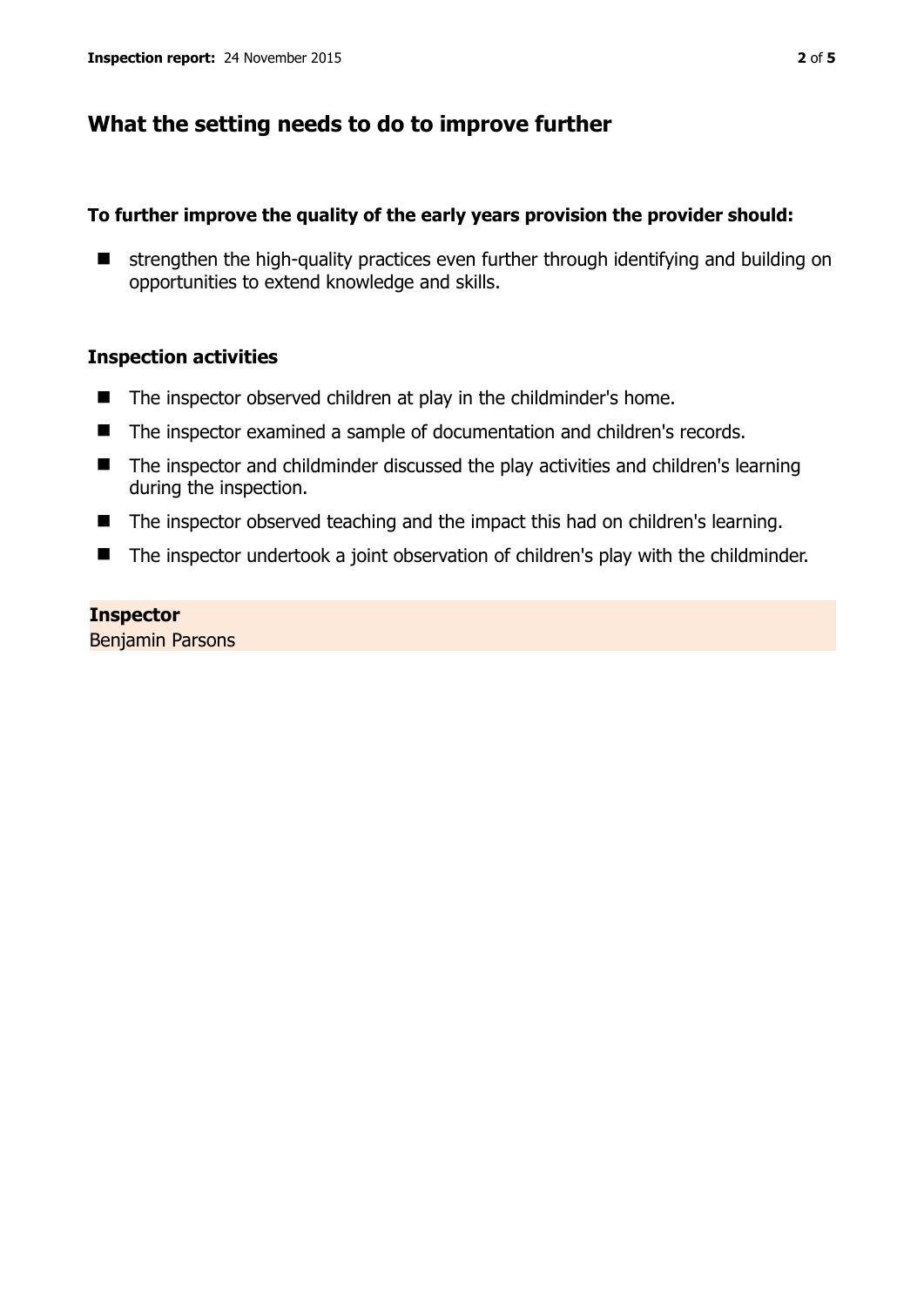## **Inspection findings**

#### **Effectiveness of the leadership and management is outstanding**

The childminder is highly organised and dedicated to providing the highest level of care and learning for every child. She has an outstanding knowledge of how young children learn and how to promote their development. The childminder actively seeks the views of parents and children in reviewing her provision and strives for continuous improvement. For example, the childminder noticed that children particularly enjoy sensory play. She found a local playgroup with a specific sensory room, which children now benefit from during regular trips. Through meticulous self-evaluation, the childminder has identified that she would like to continue to develop her excellent knowledge and skills through a more varied programme of professional development. Safeguarding is effective. The childminder has excellent knowledge of how to protect children and follows her detailed policies and procedures.

### **Quality of teaching, learning and assessment is outstanding**

The childminder is an outstanding teacher. She gathers extremely detailed information from parents to help her form an excellent understanding of each child's development. The childminder regularly observes children and assesses their development meticulously. She highlights their achievements in learning and plans exciting and challenging ways to encourage further progress. Children enjoy looking at books. The childminder is extremely skilled at supporting children's learning through play. For example, children hear words through fun songs and the childminder supports them to do the simple actions.

## **Personal development, behaviour and welfare are outstanding**

The childminder provides an extremely welcoming environment, set up with toys that interest and challenge the children. The childminder works extremely closely with parents to help children settle quickly and closely follows routines from home. She is exceptionally nurturing as she cuddles and rocks young children as they fall asleep quickly, highlighting how secure they feel in her care. The childminder takes children on regular trips to local playgroups and toddler sessions. Children experience their wider community and develop confidence with new people and in new situations. They behave exceptionally well in relation to their age and stage of development. Children are confident and are ready for the next stage in their learning.

#### **Outcomes for children are outstanding**

All children make excellent progress in their learning in relation to their starting points. Children develop valuable early communication, physical and social skills. Children show curiosity, are highly engaged in their play and are ready for their future learning.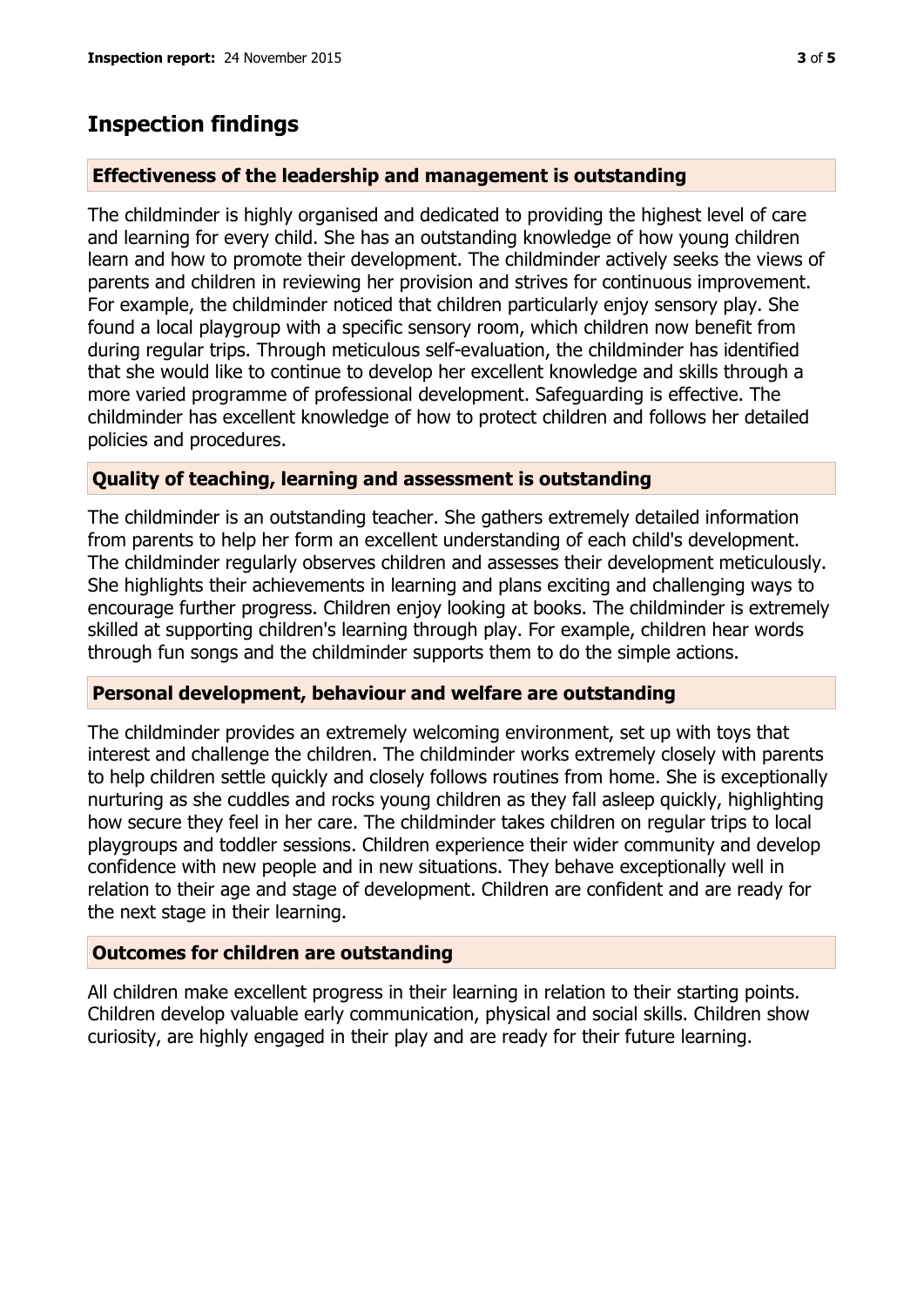# **Setting details**

| Unique reference number       | EY435955       |
|-------------------------------|----------------|
| <b>Local authority</b>        | Croydon        |
| <b>Inspection number</b>      | 824137         |
| <b>Type of provision</b>      | Childminder    |
| Day care type                 | Childminder    |
| <b>Age range of children</b>  | $0 - 1$        |
| <b>Total number of places</b> | 6              |
| Number of children on roll    | $\overline{2}$ |
| <b>Name of provider</b>       |                |
| Date of previous inspection   | 24 April 2012  |
| <b>Telephone number</b>       |                |

The childminder registered in 2011. She lives in Shirley, Croydon. The childminder cares for children between 8am and 6pm from Tuesday to Friday, all year.

This inspection was carried out by Ofsted under sections 49 and 50 of the Childcare Act 2006 on the quality and standards of provision that is registered on the Early Years Register. The registered person must ensure that this provision complies with the statutory framework for children's learning, development and care, known as the Early Years Foundation Stage.

Any complaints about the inspection or the report should be made following the procedures set out in the guidance 'Complaints procedure: raising concerns and making complaints about Ofsted', which is available from Ofsted's website: www.gov.uk/government/organisations/ofsted. If you would like Ofsted to send you a copy of the guidance, please telephone 0300 123 4234, or email enquiries@ofsted.gov.uk.